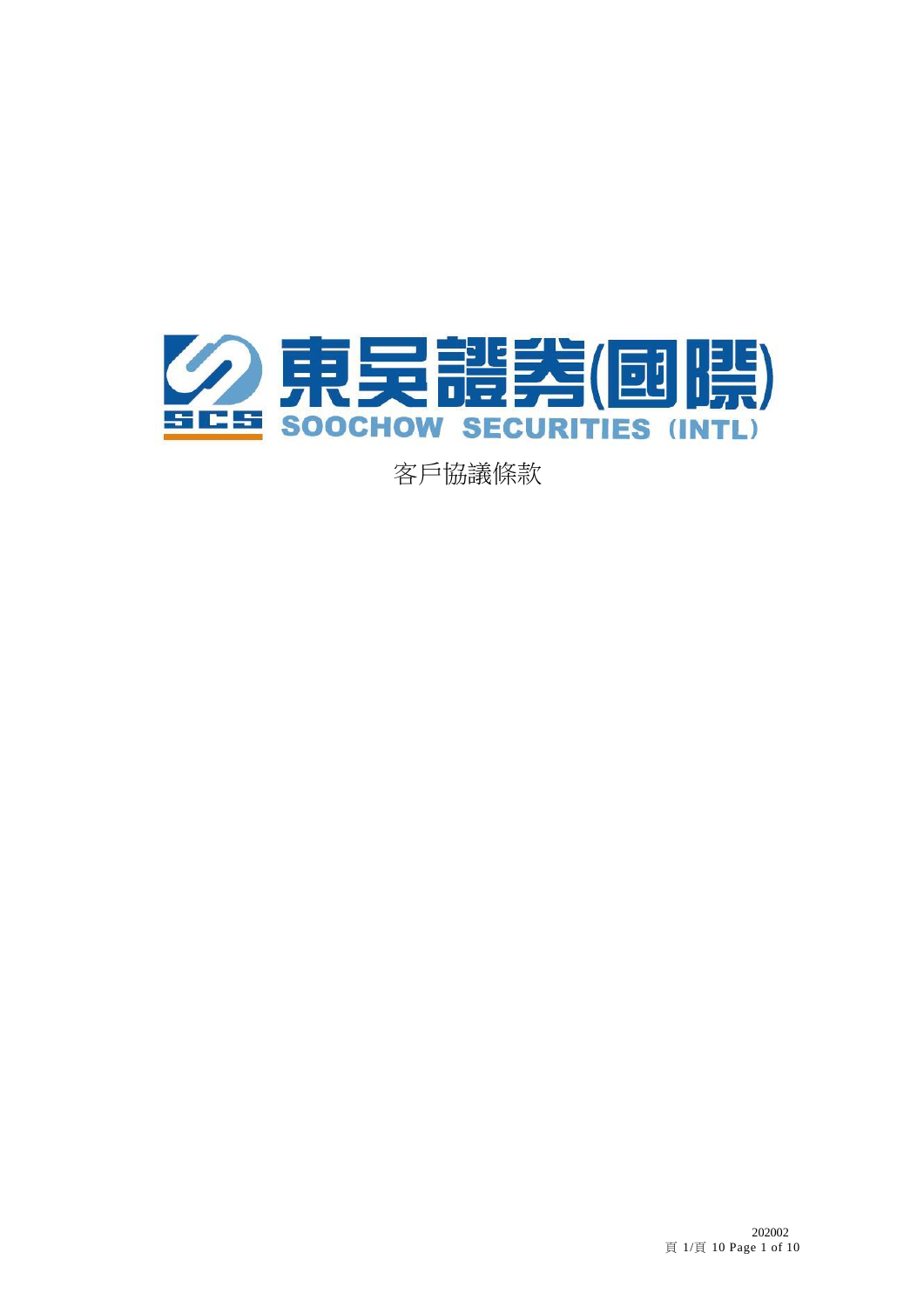# **Stock Options Trading Agreement** 股票期權買賣協議

This Stock Options Trading Agreement is supplemental to the client's agreement ("Client Agreement") entered into by Soochow Securities International Brokerage Limited ("SCSIB") and the person set out in the account opening form annexed to this Stock Options Trading Agreement ("the Client") whereby the Client is allowed to conduct Stock Options Trading ("Stock Options Account") on the Stock Exchange of Hong Kong Limited ("SEHK") and SCSIB agrees to provide Exchange Traded Options Business to the Client. Where any conflict arises between the Client's Agreement and the provisions of this Stock Options Trading Agreement, the provisions of the latter shall prevail.

本股票期權買賣協議乃是東吳證券國際經紀有限公司("東吳證券國際")與附錄於本股票期權買賣協議的帳戶開戶表 格內的人士("客戶")簽訂的客戶協議("客戶協議")之補充,作為附件附錄在客戶協議之後。此協議允許客戶在香港 聯合交易所("聯交所") 進行股票期權買賣("股票期權帳戶"),而東吳證券國際同意向客戶提供交易所股票期權買 賣的服務。倘若客戶協議之條款與本股票期權買賣協議之條款發生衝突,以後者之條款為準。

## **1. Definitions** 釋義

1.1 Terms defined in this Stock Options Trading Agreement have the same meanings as in the Client Agreement or the Options Trading Rules of the SEHK unless stated otherwise.

本股票期權買賣協議中的術語具有與客戶協議或聯交所期權交易規則中的術語有同樣的含義,另有特別聲明者除 外。

1.2 References to "Accounts" in the Client Agreement is deemed to include the Stock Options Account as established pursuant to this Stock Options Account Agreement.

客戶協議中所提到的"帳戶"將被視為包含根據本股票期權買賣協議建立的股票期權帳戶。

1.3 "Options Trading" means the purchase, closing, exercise, settlement and discharge of long options transactions and include writing of options through the Stock Options Account or otherwise creating any short open position.

"期權交易"是指期權長倉交易的購入、平倉、行使、結算以及解除,並包括通過期權帳戶沽出期權或建立 任何未平倉空倉。

1.4 "Client Contract" has the meaning as defined in the Options Trading Rules of the SEHK which means a contract validly made at the time when an order in respect of an option series is matched by the Options System with another order in respect of that option series and incorporates the terms and conditions of the Standard Contract for a particular option series.

"客戶合約"具有與聯交所之期權交易規則中同樣的涵義,有效的期權合約是指期權系統將一個期權指示與關於 這項期權的另外一個期權指示進行配對,並受到某一特定期權之標準合約的條款及條件的制約。

1.5 "Options System" means the Options Trading System and the Options Clearing System and any other facility provided by the Exchange or SEOCH for the transaction of Exchange Traded Options Business.

"期權系統"是指期權交易系統、期權結算系統以及由交易所或聯交所期權結算所提供以進行「在交易所交易的 期權業務」交易的任何其他設施。

1.6 "Standard Contract" means the standard terms and conditions applicable to an Options Contract as specified by the Exchange from time to time as set out in the Options Trading Rules.

"標準合約"是指載於期權交易規則而由交易所不時規定適用於某份期權合約的標準條款及條件。

1.7 "Exchange Traded Options Business" means business related to Options Contracts and all matters incidental to Options Contracts, including Contracts arising from Options Contracts pursuant to these Options Trading Rules and the Clearing Rules, exercise of Contracts, delivery obligations, Premium settlement and delivery of SEOCH Collateral.

"在交易所交易的期權業務"是指有關期權合約的業務,以及附帶於期權合約的一切事宜,包括根據此等期權交 易規則及結算規則所訂立的期權合約而產生的合約、行使合約、交付責任、期權金交收,以及就按金交付聯交所 期權結算所抵押品。

1.8 "Options Exchange Participant" means a person registered by the Exchange as either an Options Trading Exchange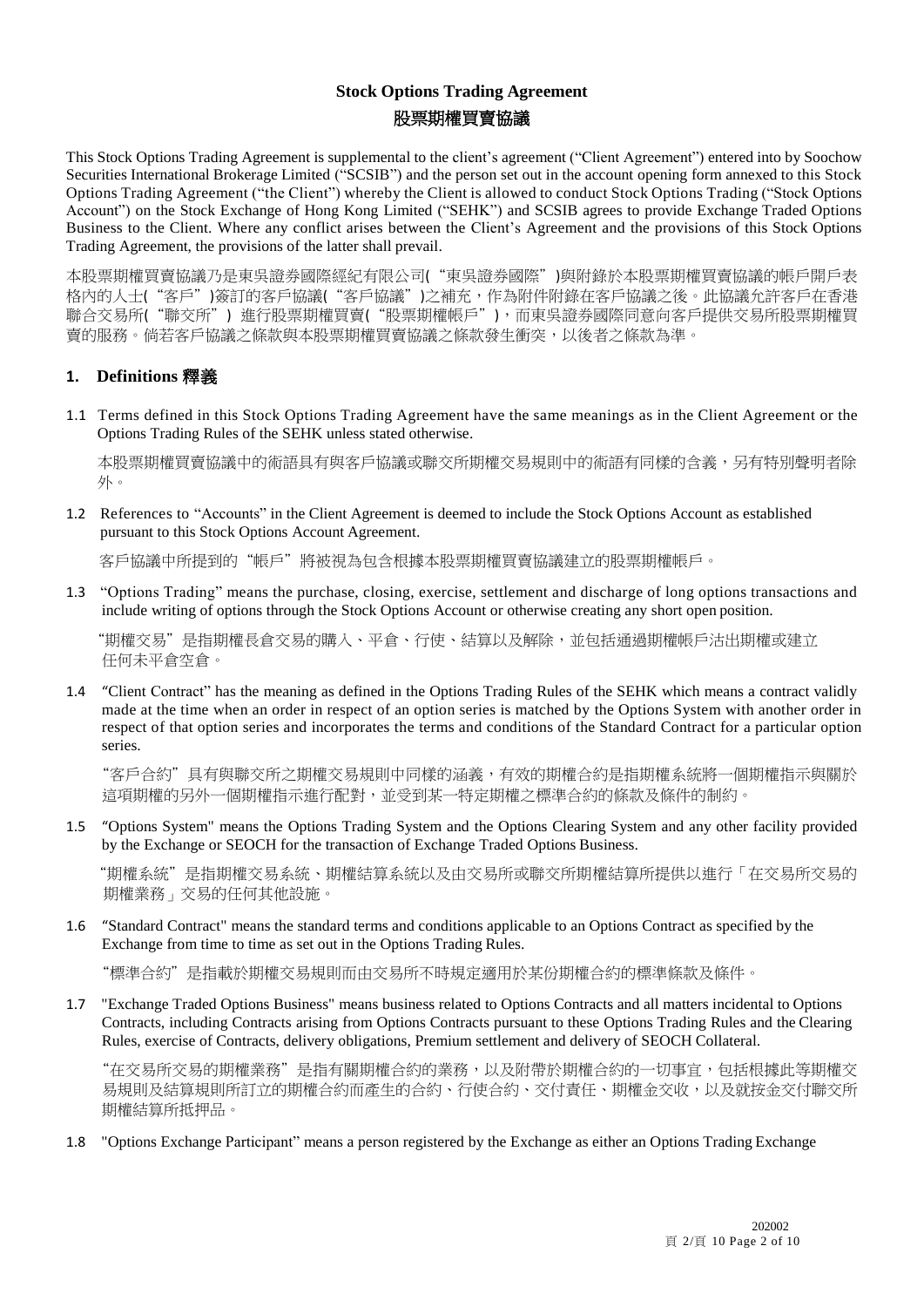Participant or an Options Broker Exchange Participant, as the context may require and "Options Exchange Participantship" shall be construed accordingly.

"期權經紀交易所參與者"是指根據此等期權交易規則在交易所註冊為期權經紀交易所參與者的人士,而「期權 經紀交易所參與者資格」須相應地解釋。

## **2. Laws and Rules** 法例及規則

2.1 All Exchange Traded Options Business shall be effected in accordance with all laws, rules and regulatory directions ("Rules") applying to SCSIB. These Rules include the Options Trading Rules of SEHK, the Clearing Rules of the SEHK Option Clearing House Limited ("SEOCH") and the rules of the SCSIB. In particular, SEOCH has authority under the Rules to make adjustments to the terms of Contracts, and SCSIB shall notify the Client of any such adjustments which affect Client Contracts to which the Client is a party. All actions taken by SCSIB, by the SEHK, by SEOCH or by the HKSCC in accordance with such Rules shall be binding on the Client.

所有交易所的期權業務都應遵守適用於東吳證券國際的所有法例、規則及監管指令("規則")。這些規則包括聯 交所的期權交易規則、聯交所期權結算所("期權結算所")的結算規則,以及香港中央結算所的規則。特別是, 期權結算所有權根據規則來調整合約的條款,同時東吳證券國際應將受影響客戶作為一方的客戶合約之任何此類 調整通知客戶。由東吳證券國際、聯交所、期權結算所或香港中央結算所按這些規則而採取的一切行動對客戶都 具有約束力。

2.2 The Client agrees that the terms of the Standard Contract for the relevant options series shall apply to each Client Contract between SCSIB and the Client, and that all Client Contracts shall be created, exercised, settled and discharged in accordance with the Rules.

客戶同意相關期權系列的標準合約之條款將適用於由東吳證券國際與客戶簽訂的每份客戶合約,所有客戶合約都 應按照這些規則來簽訂、行使、結算及解除。

This Stock Options Trading Agreement is governed by, and may be enforced in accordance with, the laws of the Special Administrative Region of Hong Kong;

本股票期權買賣協議受香港特別行政區的法律管限,並且根據香港特別行政區的法律予以執行。

## **3. Collateral** 抵押品

3.1 The Client agrees to provide SCSIB with cash and/or securities ("such securities") and/or other assets ("Collateral") as may be agreed from time to time, as security for the Client's obligations to SCSIB under this Stock Options Trading Agreement. Such Collateral shall be paid or delivered as demanded by SCSIB from time to time. The amounts required by way of Collateral shall not be less than, but may exceed, the amounts as may be required by the Rules in respect of the Client's open positions and delivery obligations, and further Collateral may be required to reflect changes in market value.

客戶同意不時的協定向東吳證券國際提供現金及/或證券 ("該等證券)及/或其他東吳證券國際資產("抵 押品"),作為客戶根據本股票期權買賣協議對東吳證券國際所負責任的擔保。此抵押品應按照東吳證券國際 的不時要求支付或提交。抵押品的金額應不少於(但可超過)規則中有關客戶未平倉持倉及交付責任的數額,並可 能因應市值變動要求更多抵押品。

3.2 The Client shall on request provide SCSIB with such authority as SCSIB may require under the Rules to authorize SCSIB to

deliver such securities, directly or through an Options Exchange Participant, to SEOCH as SEOCH Collateral in respect of Exchange Traded Options Business resulting from the Client's instructions to SCSIB; and SCSIB does not have any further authority from the Client to borrow or lend the Client's securities or otherwise part with possession (except to the Client or on the Client's instructions) of any of the Client's securities for any other purpose.

客户將應要求給予東吳證券國際現在東吳證券國際須具有的授權,以授權東吳證券國際直接或透過另 一名期權交易所參與者,交付該等證券予期權結算所,以作為期權結算所抵押品,從而進行源自該名客戶給予東 吳證券國際指示的在交易所交易的期權業務;及東吳證券國際並沒有獲得客户任何其他授權,從而借入或借出 客戶的證券或為著任何其他目的以其他方式不再管有客户的任何證券(但該等證券將給予客戶或得到客戶的指示 的情况除外) 。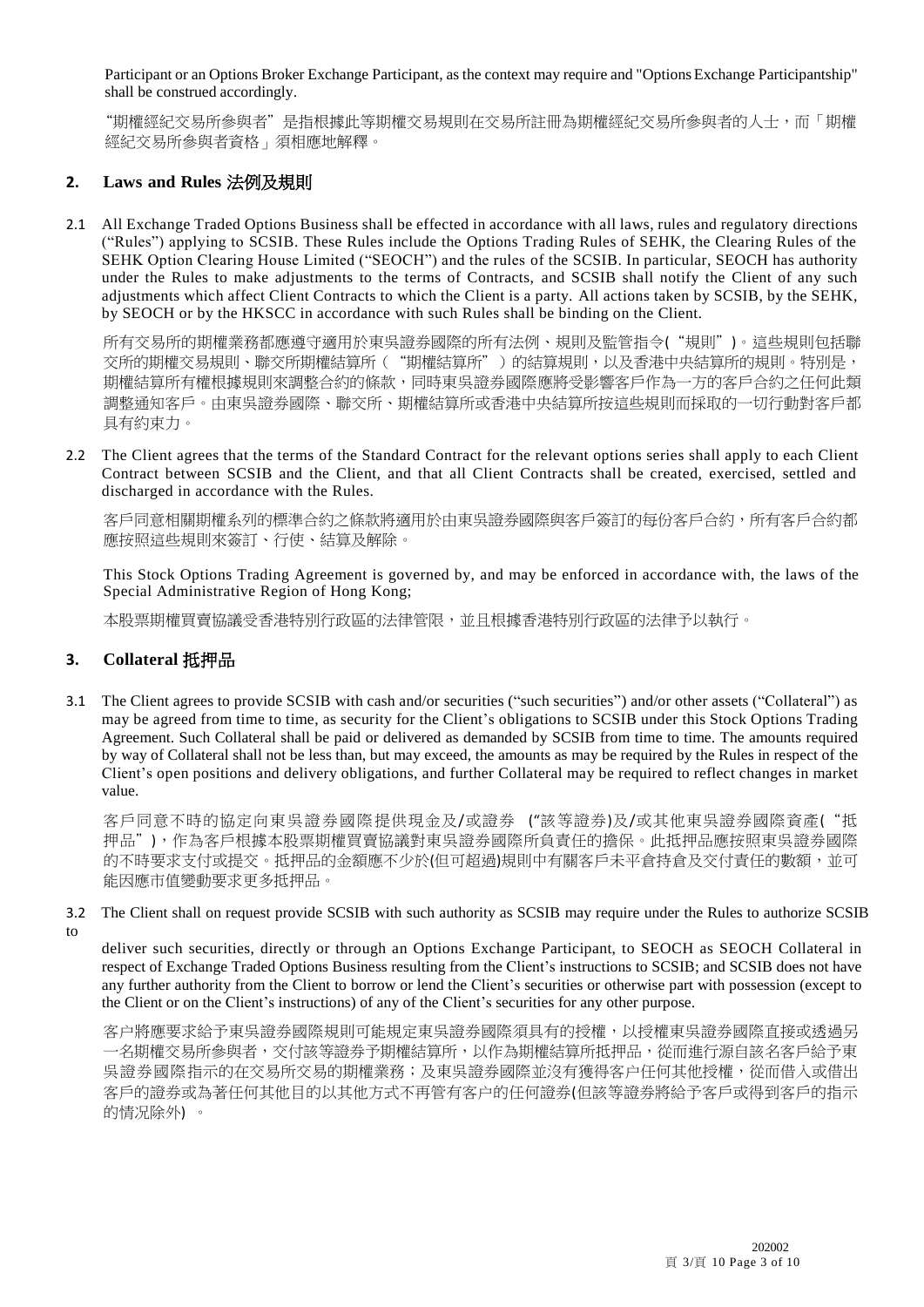# **4. Client default** 客戶違約

- 4.1 If the Client fails to comply with any of the Client's obligations and/or to meet the Client's liabilities under this Stock Options Trading Agreement, including failure to provide Collateral, this will be treated as an Event of Default, SCSIB may at its discretion, without notice to the Client, to:
	- (i) decline to accept further instruction from the Client in respect of Exchange Traded Options Business;
	- (ii) close out some or all the Client's Client Contracts with SCSIB;
	- (iii) enter into contracts, or into transactions in securities, futures or commodities, in order to settle obligations arising or to hedge the risks to which SCSIB is exposed in relation to the Client's default; or
	- (iv) dispose of Collateral, and apply the proceeds thereof to discharge the Client's liabilities to SCSIB. Any proceeds remaining after discharge of all the Client's liabilities to SCSIB shall be paid to the Client.

如果客戶未能根據本股票期權買賣協議履行本身的任何責任和/或償還客戶的任何債務,包括未能提供抵押品, 這將構成失責事件,東吳證券國際可以在無須通知客戶之情況下:

- (i) 拒絕接受客户就在交易所的期權業務給予的進一步指示;
- (ii) 將客户與東吳證券國際之間的部份或所有客户合約平倉;
- (iii) 訂立合約或進行證券、期貨或商品的交易,以履行所產生的責任或對冲東吳證券國際因客户末有履行責任 而須承擔的風險﹔ 或
- (iv) 處置保證金,並將該等處置所獲得收益清償客户欠東吳證券國際的債務。任何於清償所有客户欠東吳證券國 際之債務後所剩下之收益須支付予客户。
- 4.2 The Client agrees to pay interest on all overdue balances in its Stock Options Account (including interest arising after a judgment debt is obtained against the Client) at such rates and on such other terms as SCSIB may be notified the Client from time to time.

客户同意按照東吳證券國際不時通知客户的息率及其他條款,支付期權帳户內所有未清償逾期欠款之利息(包括 客户被判定應償債項後所招致的利息)。

The Client agrees to SCSIB, and the SCSIB's employees and agents, against all losses and expenses resulting from breach of the Client's obligation under this Stock Options Trading Agreement, including costs reasonably incurred in collectingdebts from the Client, and in closing the options account; 客戶同意賠償東吳證券國際或東吳證券國際的僱員及代理人所有因客戶違反本股票期權買賣協議規定其必須履行

的責任而招致的損失及開支,包括因向客戶追收欠債及因終止期權帳戶而合理地招致的費用;

# **5. Contracts** 合約

5.1 In respect of all options contracts effected on the Client's instructions, the Client will pay SCSIB, within the time period notified by SCSIB, premium, SCSIB's commission and any other charges, and applicable levies imposed by the SEHK, as have been notified to the Client. SCSIB may deduct such premium, commissions, charges and levies from the Stock Options Account or any other account of the Client with SCSIB or any subsidiary, affiliated or associated company of SCSIB.

就按照客户之指示己執行的所有期權合約,客户將在東吳證券國際通知的期間內,付予東吳證券國際客户已獲知 會的期權金、東吳證券國際的佣金及其他任何費用以及聯交所規定適用的交易徵費;並且東吳證券國際可從期權 帳户或客户在東吳證券國際或其任何附屬公司、相關聯營或相聯公司開立的其他帳户中扣除該等期權金、佣金、 費用及交易徵費。

5.2 SCSIB may place limits on the open positions or delivery obligation that the Client may have which will be notified to the Client from time to time.

東吳證券國際可隨時就客户的未平倉持倉及交付責任訂定限額並不時通知客户。

## 5.3 The Client acknowledges that:

(a) SCSIB may close out Client Contracts to comply with position limits imposed by the SEHK;

(b) if SCSIB goes into default, the default procedures of the SEHK may result in Client Contracts being closed out, or replaced by Client Contracts between the Client and another Options Exchange Participant.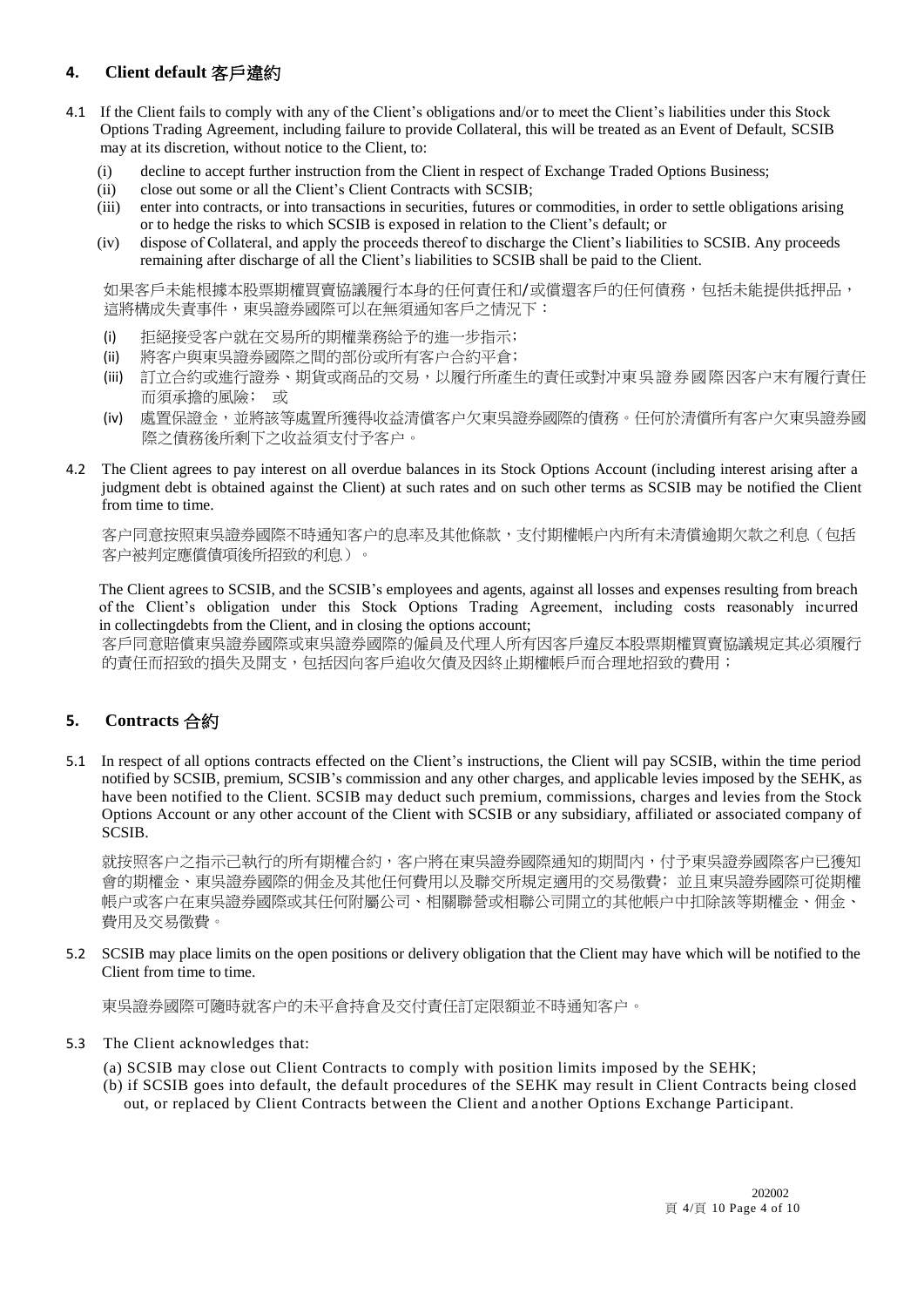客户確認:

- (a) 東吳證券國際可能會將客户合約平倉以符合聯交所訂定的持倉限額;
- (b) 如果東吳證券國際失責,聯交所的失責處理程序可能會導致客户合約被平倉,或由另一名期權交易所參與者 與客户所訂立的客户合約所取代。
- 5.4 On exercise of a Client Contract by or against the Client, the Client shall perform the Client's delivery obligations under the relevant contract, in accordance with the Standard Contract and as notified by SCSIB.

客户行使客户合約被行使時,客户應根據標準合約及按照其從東吳證券國際所獲通知,履行客户根據 有關合約須承擔的交付責任。

5.5 The Client acknowledges that on the expiry day but only on the expiry day, the Options System will automatically generate exercise instructions in respect of all open long positions which are in-the-money by or above the percentage prescribed by SEOCH from time to time. The Client may instruct SCSIB to override such an "automatically generated exercise instruction" before the System Closure on the expiry day in accordance with the Operational Clearing Procedures of SEOCH.

客户確認,在有關到期日(但亦只限於有關到期日當日),期權系統將就價內值百分比相等於或高於聯交所期權結 算所不時釐定的標準的所有價內期權長倉末平倉合約,自動產生行使指示。客户可指示東吳證券國際按照期權 結算所的「結算運作程序」在有關到期日系統終止前,取消「自動產生行使指示」。

5.6 The Client acknowledges that SCSIB may, at the Client's request, agrees to the Client Contracts between SCSIB and the Client being replaced, in accordance with the Rules by Client Contracts between the Client and another Options Exchange Participant.

客户確認,如客户提出要求,東吳證券國際可同意根據規則,以客户與另一名期權交易所參與者訂立的客户合約, 取代東吳證券國際與客户訂立的有關客户合約。

5.7 The Client acknowledges that, although all Options Contacts are to be executed on the SEHK, the Client and SCSIB shall contract as principals under Client Contracts.

客户確認,雖然所有期權合約均在聯交所執行,客户及東吳證券國際在客户合約中須以當事人身份訂立合約。

## **6. RISK DISCLOSURE STATEMENT AND DISCLAIMERS** 風險披露聲明

#### **Risk of trading futures and options**

The risk of loss in trading futures contracts or options is substantial. In some circumstances, you may sustain losses in excess of your initial margin funds. Placing contingent orders, such as "stop-loss" or "stop-limit" orders, will not necessarily avoid loss. Market conditions may make it impossible to execute such orders. You may be called upon at short notice to deposit additional margin funds. If the required funds are not provided within the prescribed time, your position may be liquidated. You will remain liable for any resulting deficit in your account. You should therefore study and understand futures contracts and options before you trade and carefully consider whether such trading is suitable in the light of your own financial position and investment objectives. If you trade options you should inform yourself of exercise and expiration procedures and your rights and obligations upon exercise or expiry.

## 期貨及期權交易的風險

買賣期貨合約或期權的虧蝕風險可以極大。在若干情況下,你所蒙受的虧蝕可能會超過最初存入的保證金數額。 即使你設定了備用指示,例如"止蝕"或"限價"等指示,亦未必能夠避免損失。市場情況可能使該等指示無法執行。 你可能會在短時間內被要求存入額外的保證金。假如未能在指定的時間內提供所需數額,你的未平倉合約可能會 被平倉。然而,你仍然要對你的帳戶內任何因此而出現的短欠數額負責。因此,你在買賣前應研究及理解期貨合 約及期權,以及根據本身的財政狀況及投資目標,仔細考慮這種買賣是否適合你。如果你買賣期權,便應熟悉行 使期權及期權到期時的程序,以及你在行使期權及期權到期時的權利與責任。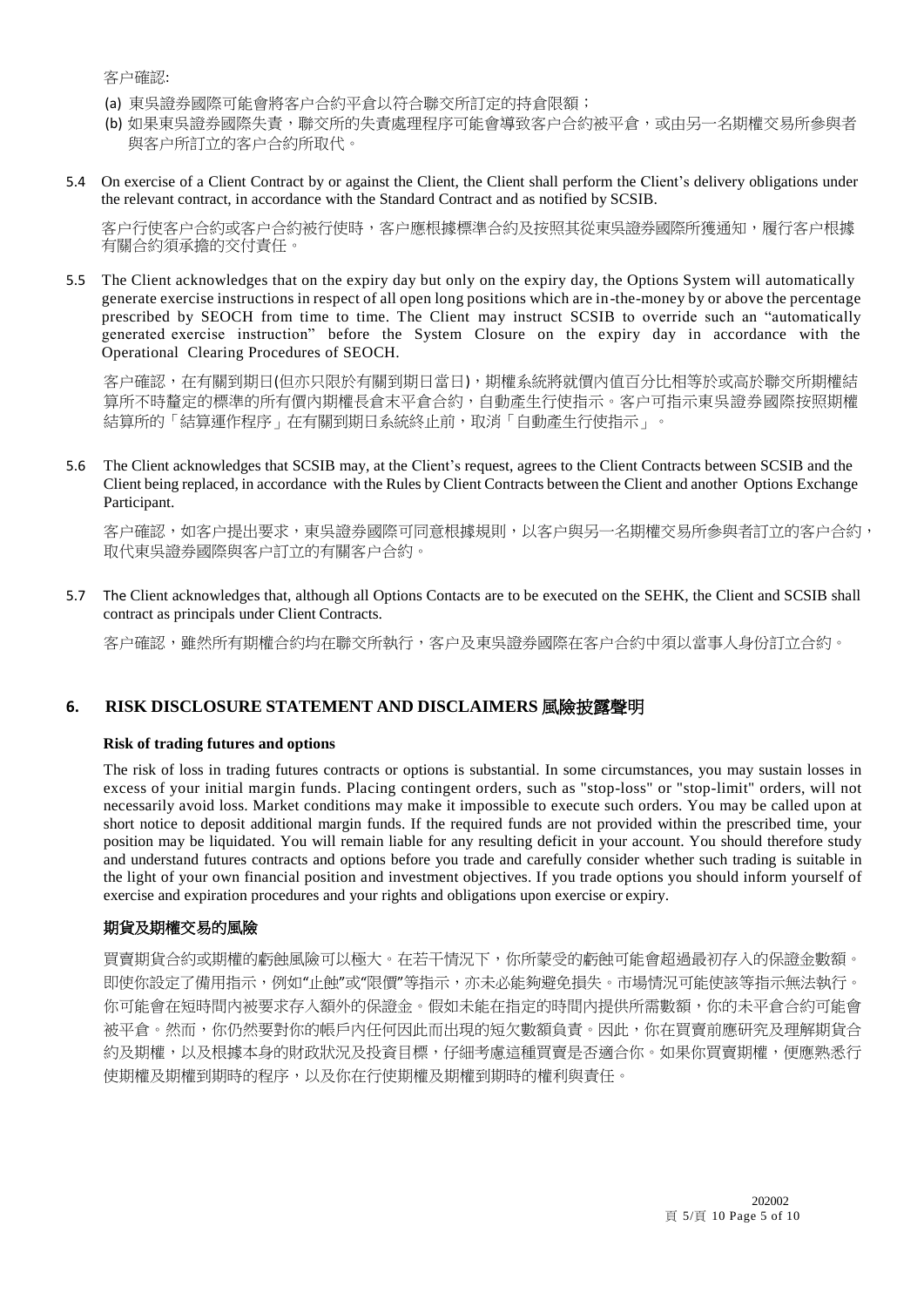#### **Variable degree of risk**

Transactions in options carry a high degree of risk. Purchasers and sellers of options should familiarize themselves with the type of option (i.e. put or call) which they contemplate trading and the associated risks. You should calculate the extent to which the value of the options must increase for your position to become profitable, taking into account the premium and all transaction costs.

The purchaser of options may offset or exercise the options or allow the options to expire. The exercise of an option results either in a cash settlement or in the purchaser acquiring or delivering the underlying interest. If the option is on a futures contract, the purchaser will acquire a futures position with associated liabilities for margin (see the section on Futures above). If the purchased options expire worthless, you will suffer a total loss of your investment which will consist of the option premium plus transaction costs. If you are contemplating purchasing deep-out-of-the-money options, you should be aware that the chance of such options becoming profitable ordinarily is remote.

Selling ("writing" or "granting") an option generally entails considerably greater risk than purchasing options. Although the premium received by the seller is fixed, the seller may sustain a loss well in excess of that amount. The seller will be liable for additional margin to maintain the position if the market moves unfavourably. The seller will also be exposed to the risk of the purchaser exercising the option and the seller will be obligated to either settle the option in cash or to acquire or deliver the underlying interest. If the option is on a futures contract, the seller will acquire a position in a futures contract with associated liabilities for margin (see the section on Futures above). If the option is "covered" by the seller holding a corresponding position in the underlying interest or a futures contract or another option, the risk may be reduced. If the option is not covered, the risk of loss can be unlimited.

Certain exchanges in some jurisdictions permit deferred payment of the option premium, exposing the purchaser to liability for margin payments not exceeding the amount of the premium. The purchaser is still subject to the risk of losing the premium and transaction costs. When the option is exercised or expires, the purchaser is responsible for any unpaid premium outstanding at that time.

### 不同風險程度

期權交易的風險非常高。投資者不論是購入或出售期權,均應先瞭解其打算買賣的期權類別( 即認沽期權或認購 期權)以及相關的風險。你應計入期權金及所有交易成本,然後計算出期權價值必須增加多少才能獲利。

購入期權的投資者可選擇抵銷或行使期權或任由期權到期。如果期權持有人選擇行使期權,便必須進行現金交收 或購入或交付相關的資產。若購入的是期貨產品的期權,期權持有人將獲得期貨倉盤,並附帶相關的保證金責任 (參閱上文"期貨"一節)。如所購入的期權在到期時已無任何價值,你將損失所有投資金額,當中包括所有的期 權金及交易費用。假如你擬購入極價外期權,應注意你可以從這類期權獲利的機會極微。

出售("沽出"或"賣出")期權承受的風險一般較買入期權高得多。賣方雖然能獲得定額期權金,但亦可能會承 受遠高於該筆期權金的損失。倘若市況逆轉,期權賣方便須投入額外保證金來補倉。此外,期權賣方還需承擔買 方可能會行使期權的風險,即期權賣方在期權買方行使時有責任以現金進行交收或買入或交付相關資產。若賣出 的是期貨產品的期權,則期權賣方將獲得期貨倉盤及附帶的保證金責任(參閱上文"期貨"一節)。若期權賣方持 有相應數量的相關資產或期貨或其他期權作"備兌",則所承受的風險或會減少。假如有關期權並無任何"備 兌"安排,虧損風險可以是無限大。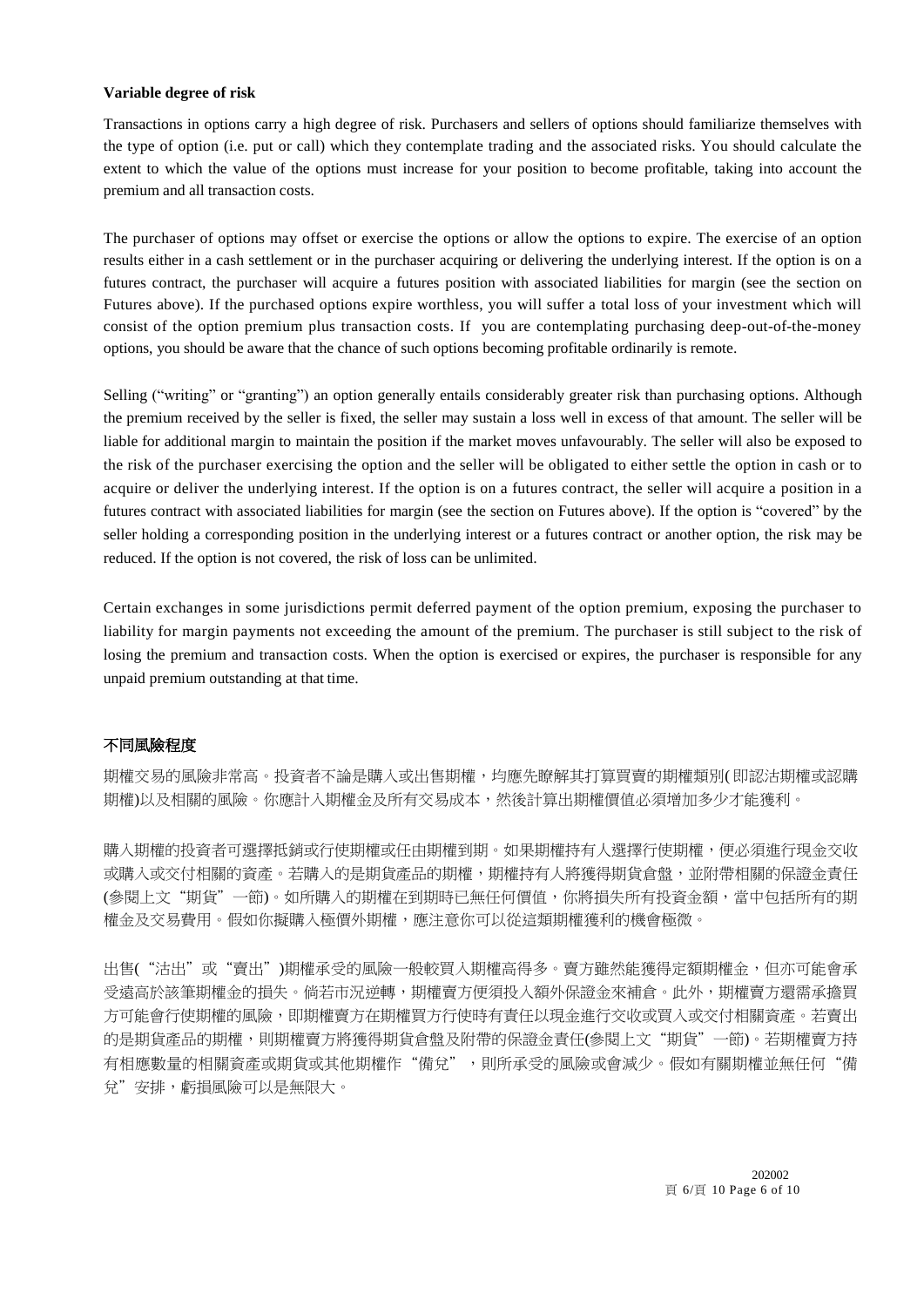某些國家的交易所允許期權買方延遲支付期權金,令買方支付保證金費用的責任不超過期權金。儘管如此,買方 最終仍須承受損失期權金及交易費用的風險。在期權被行使又或到期時,買方有需要支付當時尚未繳付的期權金。

#### **Terms and conditions of contracts**

You should ask the firm with which you deal about the terms and conditions of the specific futures or options which you are trading and associated obligations (e.g. the circumstances under which you may become obliged to make or take delivery of the underlying interest of a futures contract and, in respect of options, expiration dates and restrictions on the time for exercise). Under certain circumstances the specifications of outstanding contracts (including the exercise price of an option) may be modified by the exchange or clearing house to reflect changes in the underlying interest.

#### 合約的條款及細則

你應向替你進行交易的商號查詢所買賣的有關期貨或期權合約的條款及細則,以及有關責任(例如在什麼情況下 你或會有責任就期貨合約的相關資產進行交收,或就期權而言,期權的到期日及行使的時間限制)。交易所或結 算公司在某些情況下,或會修改尚未行使的合約的細則(包括期權行使價),以反映合約的相關資產的變化。

#### **Suspension or restriction of trading and pricing relationships**

Market conditions (e.g. illiquidity) and/or the operation of the rules of certain markets (e.g. the suspension of trading in any contract or contract month because of price limits or "circuit breakers") may increase the risk of loss by making it difficult or impossible to effect transactions or liquidate/offset positions. If you have sold options, this may increase the risk of loss.

Further, normal pricing relationships between the underlying interest and the futures, and the underlying interest and the option may not exist. This can occur when, for example, the futures contract underlying the option is subject to price limits while the option is not. The absence of an underlying reference price may make it difficult to judge "fair value".

### 暫停或限制交易及價格關係

市場情況(例如市場流通量不足)及/或某些市場規則的施行(例如因價格限制或"停板"措施而暫停任何合約或 合約月份的交易),都可以增加虧損風險,這是因為投資者屆時將難以或無法執行交易或平掉/抵銷倉盤。如果 你賣出期權後遇到這種情況,你須承受的虧損風險可能會增加。

此外,相關資產與期貨之間以及相關資產與期權之間的正常價格關係可能並不存在。例如,期貨期權所涉及的期 貨合約須受價格限制所規限,但期權本身則不受其規限。缺乏相關資產參考價格會導致投資者難以判斷何謂"公 平價格"。

#### **Deposited cash and property**

You should familiarise yourself with the protections given to money or other property you deposit for domestic and foreign transactions, particularly in the event of a firm insolvency or bankruptcy. The extent to which you may recover your money or property may be governed by specific legislation or local rules. In some jurisdictions, property which had been specifically identifiable as your own will be pro-rated in the same manner as cash for purposes of distribution in the event of a shortfall.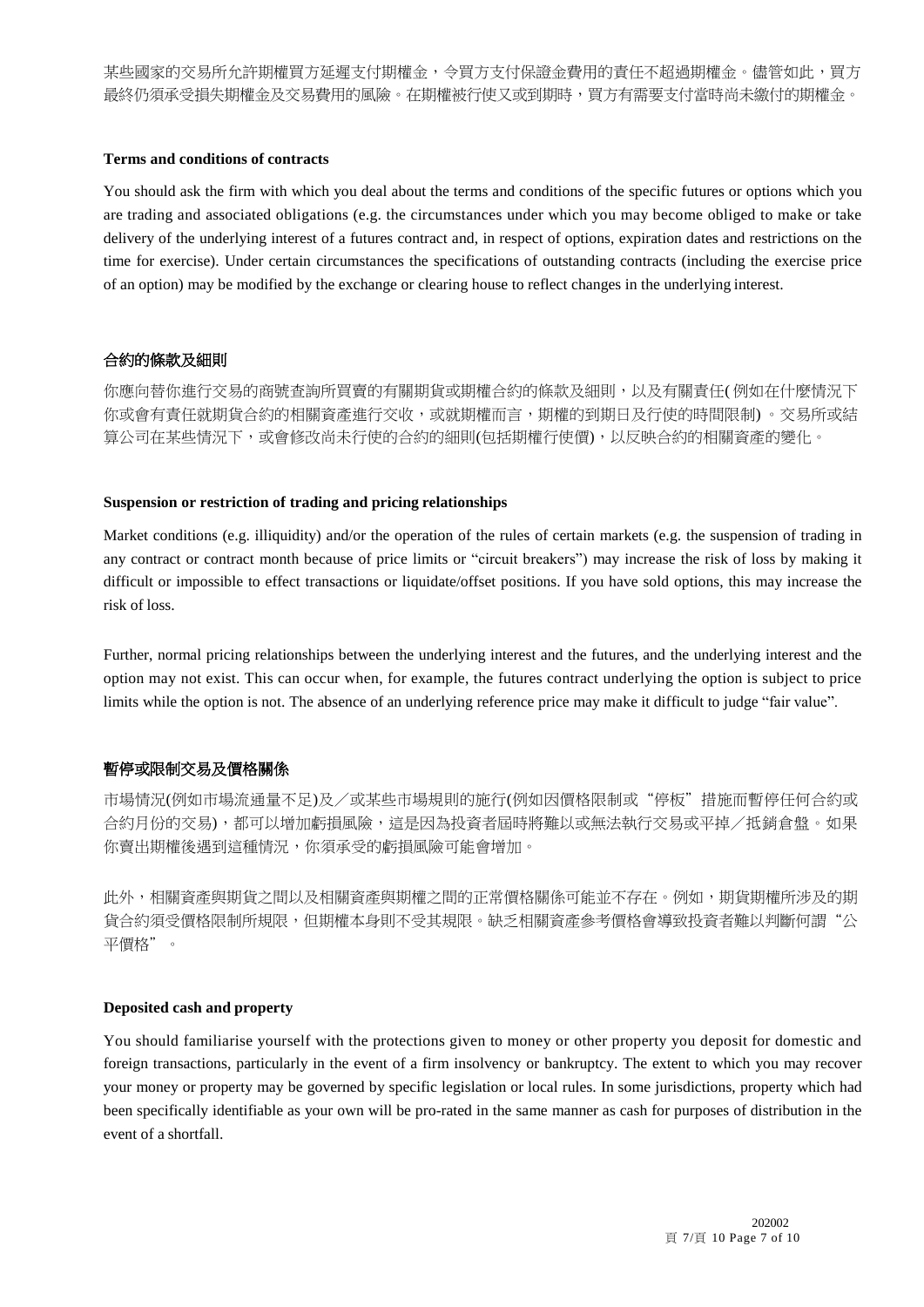## 存放的現金及財產

如果你為在本地或海外進行的交易存放款項或其他財產,你應瞭解清楚該等款項或財產會獲得哪些保障,特別是 在有關商號破產或無力償債時的保障。至於能追討多少款項或財產一事,可能須受限於具體法例規定或當地的規 則。在某些司法管轄區,收回的款項或財產如有不足之數,則可認定屬於你的財產將會如現金般按比例分配予你。

### **Commission and other charges**

Before you begin to trade, you should obtain a clear explanation of all commission, fees and other charges for which you will be liable. These charges will affect your net profit (if any) or increase your loss.

# 佣金及其他收費

在開始交易之前,你先要清楚瞭解你必須繳付的所有佣金、費用或其他收費。這些費用將直接影響你可獲得的淨 利潤(如有)或增加你的虧損。

### **Transactions in other jurisdictions**

Transactions on markets in other jurisdictions, including markets formally linked to a domestic market, may expose you to additional risk. Such markets may be subject to regulation which may offer different or diminished investor protection. Before you trade you should enquire about any rules relevant to your particular transactions. Your local regulatory authority will be unable to compel the enforcement of the rules of regulatory authorities or markets in other jurisdictions where your transactions have been effected. You should ask the firm with which you deal for details about the types of redress available in both your home jurisdiction and other relevant jurisdictions before you start to trade.

## 在其他司法管轄區進行交易

在其他司法管轄區的市場(包括與本地市場有正式連繫的市場)進行交易,或會涉及額外的風險。根據這些市場的 規例,投資者享有的保障程度可能有所不同,甚或有所下降。在進行交易前,你應先行查明有關你將進行的該項 交易的所有規則。你本身所在地的監管機構,將不能迫使你已執行的交易所在地的所屬司法管轄區的監管機構或 市場執行有關的規則。有鑑於此,在進行交易之前,你應先向有關商號查詢你本身地區所屬的司法管轄區及其他 司法管轄區可提供哪種補救措施及有關詳情。

#### **Currency risks**

The profit or loss in transactions in foreign currencydenominated contracts (whether they are traded in your own or another jurisdiction) will be affected by fluctuations in currency rates where there is a need to convert from the currency denomination of the contract to another currency.

## 貨幣風險

以外幣計算的合約買賣所帶來的利潤或招致的虧損(不論交易是否在你本身所在的司法管轄區或其他地區進 行),均會在需要將合約的單位貨幣兌換成另一種貨幣時受到匯率波動的影響。

### **Trading facilities**

Electronic trading facilities are supported by computer-based component systems for the order-routing, execution, matching, registration or clearing of trades. As with all facilities and systems, they are vulnerable to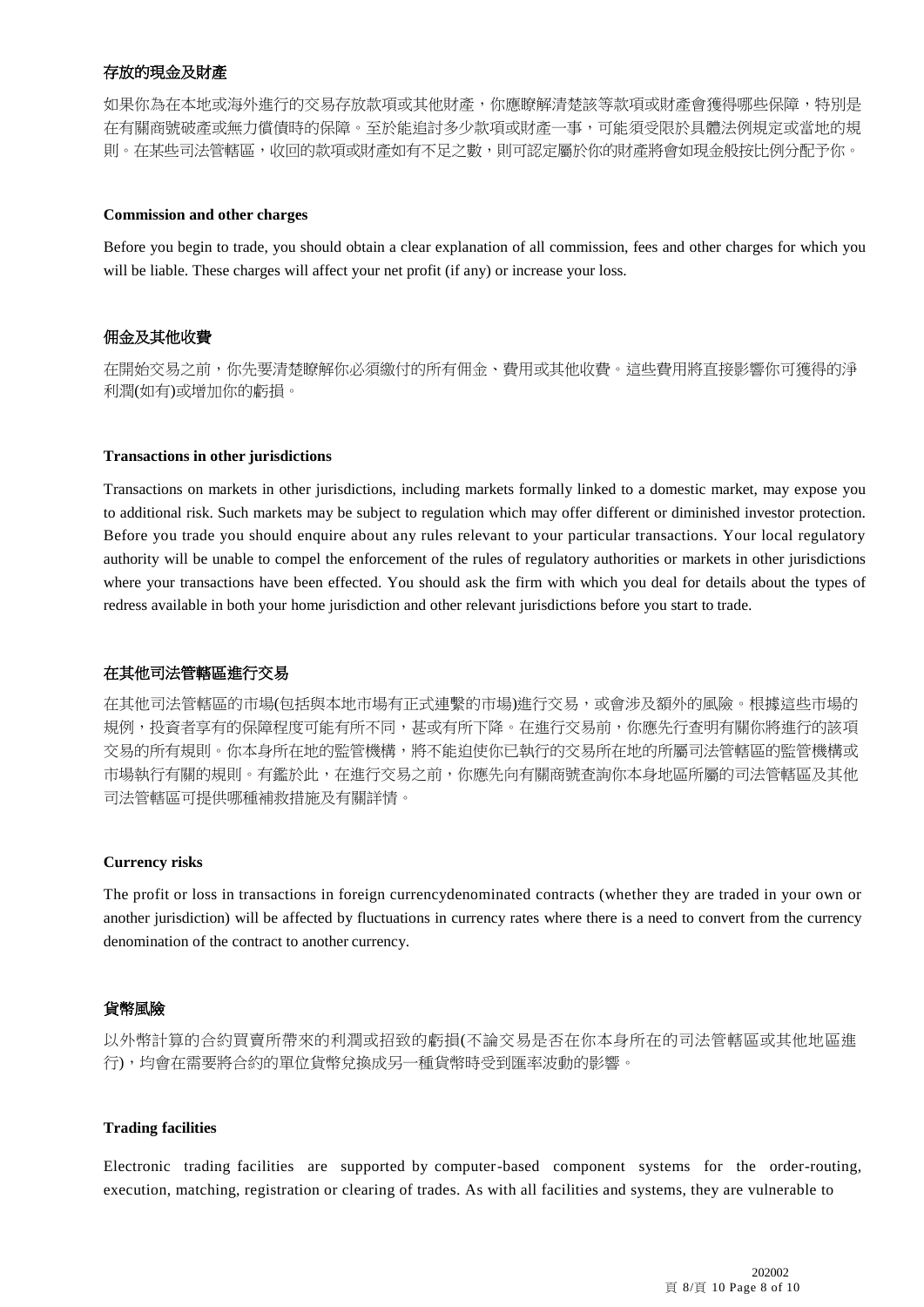temporary disruption or failure. Your ability to recover certain losses may be subject to limits on liability imposed by the system provider, the market, the clearing house and/or participant firms. Such limits may vary: you should ask the firm with which you deal for details in this respect.

## 交易設施

電子交易的設施是以電腦組成系統來進行交易指示傳遞、執行、配對、登記或交易結算。然而,所有設施及系統 均有可能會暫時中斷或失靈,而你就此所能獲得的賠償或會受制於系統供應商、市場、結算公司及/或參與者商 號就其所承擔的責任所施加的限制。由於這些責任限制可以各有不同,你應向為你進行交易的商號查詢這方面的 詳情。

### **Electronic trading**

Trading on an electronic trading system may differ from trading on other electronic trading systems. If you undertake transactions on an electronic trading system, you will be exposed to risks associated with the system including the failure of hardware and software. The result of any system failure may be that your order is either not executed according to your instructions or is not executed at all.

## 電子交易

透過某個電子交易系統進行買賣,可能會與透過其他電子交易系統進行買賣有所不同。如果你透過某個電子交易 系統進行買賣,便須承受該系統帶來的風險,包括有關系統硬件或軟件可能會失靈的風險。系統失靈可能會導致 你的交易指示不能根據指示執行,甚或完全不獲執行。

#### **Off-exchange transactions**

In some jurisdictions, and only then in restricted circumstances, firms are permitted to effect off-exchange transactions. The firm with which you deal may be acting as your counterparty to the transaction. It may be difficult or impossible to liquidate an existing position, to assess the value, to determine a fair price or to assess the exposure to risk. For these reasons, these transactions may involve increased risks. Off-exchange transactions may be less regulated or subject to a separate regulatory regime. Before you undertake such transactions, you should familiarize yourself with applicable rules and attendant risks.

#### 場外交易

在某些司法管轄區,及只有在特定情況之下,有關商號獲准進行場外交易。為你進行交易的商號可能是你所進行 的買賣的交易對手方。在這種情況下,有可能難以或根本無法平掉既有倉盤、評估價值、釐定公平價格又或評估 風險。因此,這些交易或會涉及更大的風險。此外,場外交易的監管或會比較寬鬆,又或需遵照不同的監管制度; 因此,你在進行該等交易前,應先瞭解適用的規則和有關的風險。

## **7. REPRESENTATION AND WARRANTIES** 陳述和保證

#### 7.1 The Client confirms that:

(a) the Stock Options Account is operated solely for the Client's Account and benefit, and not for the benefit of any other person; or